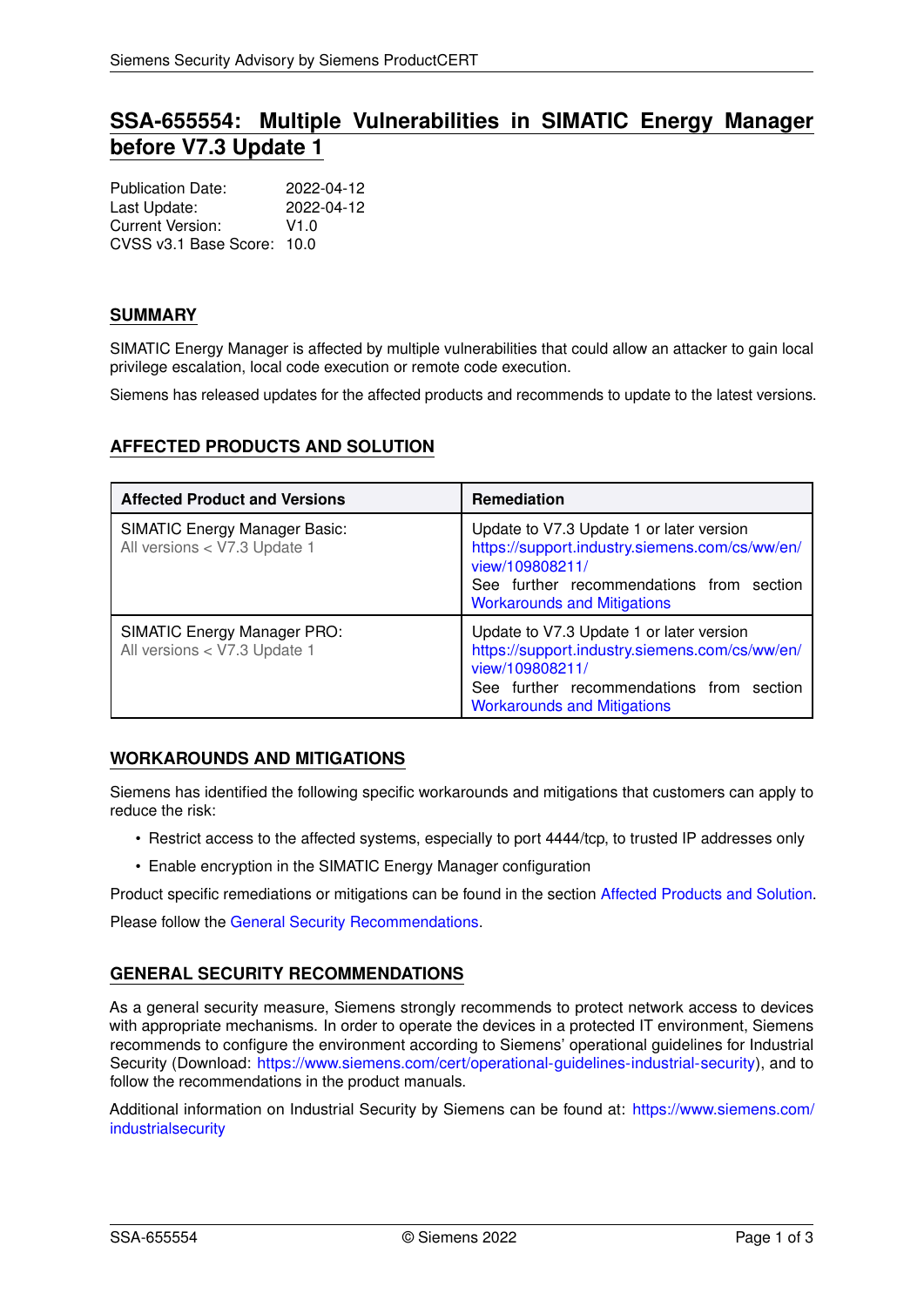### **PRODUCT DESCRIPTION**

With SIMATIC Energy Manager, you can visualize energy flows and consumption values in your processes in detail, assign them to the relevant consumers or cost centers, and identify why changes have occurred. Evaluate implemented efficiency measures, optimize your energy procurement, and compare energy efficiency across plants and locations – in a scalable, transparent, and future-proof way.

### **VULNERABILITY CLASSIFICATION**

The vulnerability classification has been performed by using the CVSS scoring system in version 3.1 (CVSS v3.1) [\(https://www.first.org/cvss/\)](https://www.first.org/cvss/). The CVSS environmental score is specific to the customer's environment and will impact the overall CVSS score. The environmental score should therefore be individually defined by the customer to accomplish final scoring.

An additional classification has been performed using the CWE classification, a community-developed list of common software security weaknesses. This serves as a common language and as a baseline for weakness identification, mitigation, and prevention efforts. A detailed list of CWE classes can be found at: [https://cwe.mitre.org/.](https://cwe.mitre.org/)

#### Vulnerability CVE-2022-23448

Affected applications improperly assign permissions to critical directories and files used by the application processes. This could allow a local unprivileged attacker to achieve code execution with ADMINISTRATOR or even NT AUTHORITY/SYSTEM privileges.

| CVSS v3.1 Base Score | 7.3 |
|----------------------|-----|
| CVSS Vector          | C.V |
| CWE                  | СW  |

CVSS Vector [CVSS:3.1/AV:L/AC:L/PR:L/UI:R/S:U/C:H/I:H/A:H/E:P/RL:O/RC:C](https://www.first.org/cvss/calculator/3.1#CVSS:3.1/AV:L/AC:L/PR:L/UI:R/S:U/C:H/I:H/A:H/E:P/RL:O/RC:C) CWE CWE-732: Incorrect Permission Assignment for Critical Resource

#### Vulnerability CVE-2022-23449

A DLL Hijacking vulnerability could allow a local attacker to execute code with elevated privileges by placing a malicious DLL in one of the directories on the DLL search path.

| CVSS v3.1 Base Score | 7.3 |
|----------------------|-----|
| CVSS Vector          | CV  |
| CWE                  | C٧  |

[CVSS:3.1/AV:L/AC:L/PR:L/UI:R/S:U/C:H/I:H/A:H/E:P/RL:O/RC:C](https://www.first.org/cvss/calculator/3.1#CVSS:3.1/AV:L/AC:L/PR:L/UI:R/S:U/C:H/I:H/A:H/E:P/RL:O/RC:C) CWE CWE-427: Uncontrolled Search Path Element

#### Vulnerability CVE-2022-23450

The affected system allows remote users to send maliciously crafted objects. Due to insecure deserialization of user-supplied content by the affected software, an unauthenticated attacker could exploit this vulnerability by sending a maliciously crafted serialized object. This could allow the attacker to execute arbitrary code on the device with SYSTEM privileges.

| CVSS v3.1 Base Score | 10.0                                                       |
|----------------------|------------------------------------------------------------|
| CVSS Vector          | CVSS:3.1/AV:N/AC:L/PR:N/UI:N/S:C/C:H/I:H/A:H/E:P/RL:O/RC:C |
| CWE                  | CWE-502: Deserialization of Untrusted Data                 |